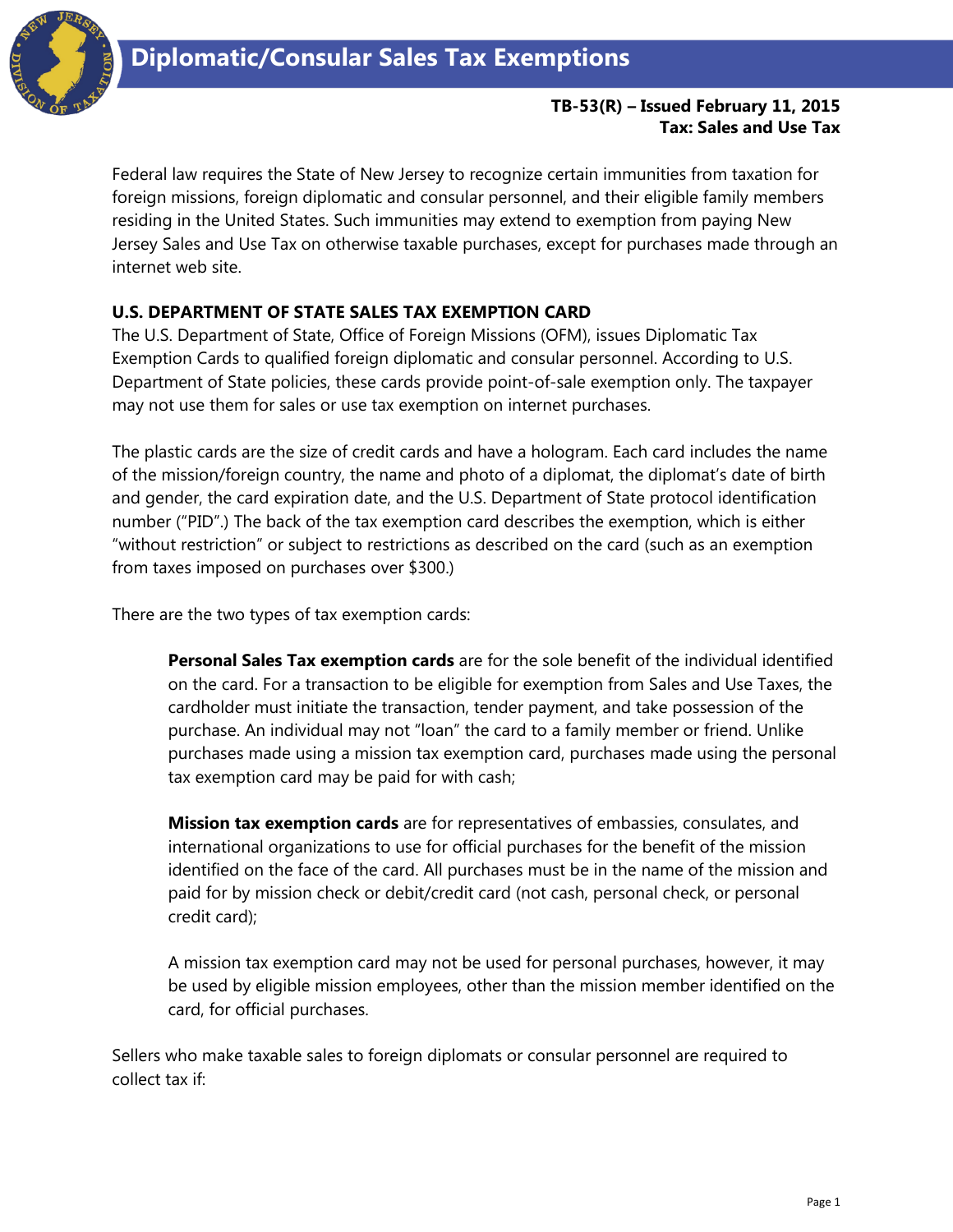- the tax exemption card has expired;
- the amount of purchase is less than the minimum level of exemption shown on the card;
- the purchaser identified on the card is not the payer of record; or
- the tax exemption card is being used by someone other than the individual identified on the card, who is not a mission employee authorized to make official mission purchases.

The Office of Foreign Missions may change the appearance and features of the tax exemption cards from time-to-time. Sellers wanting to verify that a card is valid or receive additional information may:

- Use the card verification portal at [https://ofmapps.state.gov/tecv/;](https://ofmapps.state.gov/tecv/)
- Call OFM at (202) 895-3500, ext. 2, during normal business hours;
- Send an email to: [OFMTaxCustoms@state.gov;](mailto:OFMTaxCustoms@state.gov)
- Review detailed information at [http://www.state.gov/ofm/tax/sales/index.htm.](http://www.state.gov/ofm/tax/sales/index.htm)

## **RECORDKEEPING REQUIREMENTS**

A seller who accepts a Diplomatic Tax Exemption Card must retain a photocopy of both sides of the card and the record of the transaction for four years from the date of the transaction. The record of the transaction must identify the exempt buyer and the PID number. If the sale was made using a mission tax exemption card, the transaction record must demonstrate that the purchase was paid for with the exempt buyer's check or credit card.

## **ADDITIONAL REQUIREMENTS FOR SALES OR LEASES OF MOTOR VEHICLES TO FOREIGN DIPLOMATS AND CONSULAR PERSONNEL**

Prior to finalizing a transaction to purchase or lease a motor vehicle, diplomatic and consular personnel (and their dependents) must instruct the seller or lessor to contact OFM directly by phone or email during normal business hours, to request a Motor Vehicle Tax-Exemption Letter.

Such requests must include the individual's name, mission affiliation, date of birth (or driver license or PID number), purchase type (official or personal), vehicle description and identification number (VIN), and dealer's contact information. OFM must approve each purchase or lease of a vehicle for tax exemption before the transaction is completed and the tax exemption allowed. The dealership must retain the Motor Vehicle Tax-Exemption Letter and a copy of the tax exemption card for at least four years. Diplomatic Tax Exemption Cards may not be used in lieu of the OFM tax-exemption letter. If a diplomatic mission or one of its accredited members is denied tax exemption, the seller must collect any tax that is normally imposed at the time of purchase.

Dealers located in New Jersey should contact OFM at (202) 895-3500, ext. 2. For the New York Regional Office, contact OFM at (646) 282-2825 or send an email to [OFMNYCustomerService@state.gov.](mailto:OFMNYCustomerService@state.gov) Information is available online: [http://www.state.gov/ofm/tax/vehicle/index.htm.](http://www.state.gov/ofm/tax/vehicle/index.htm)